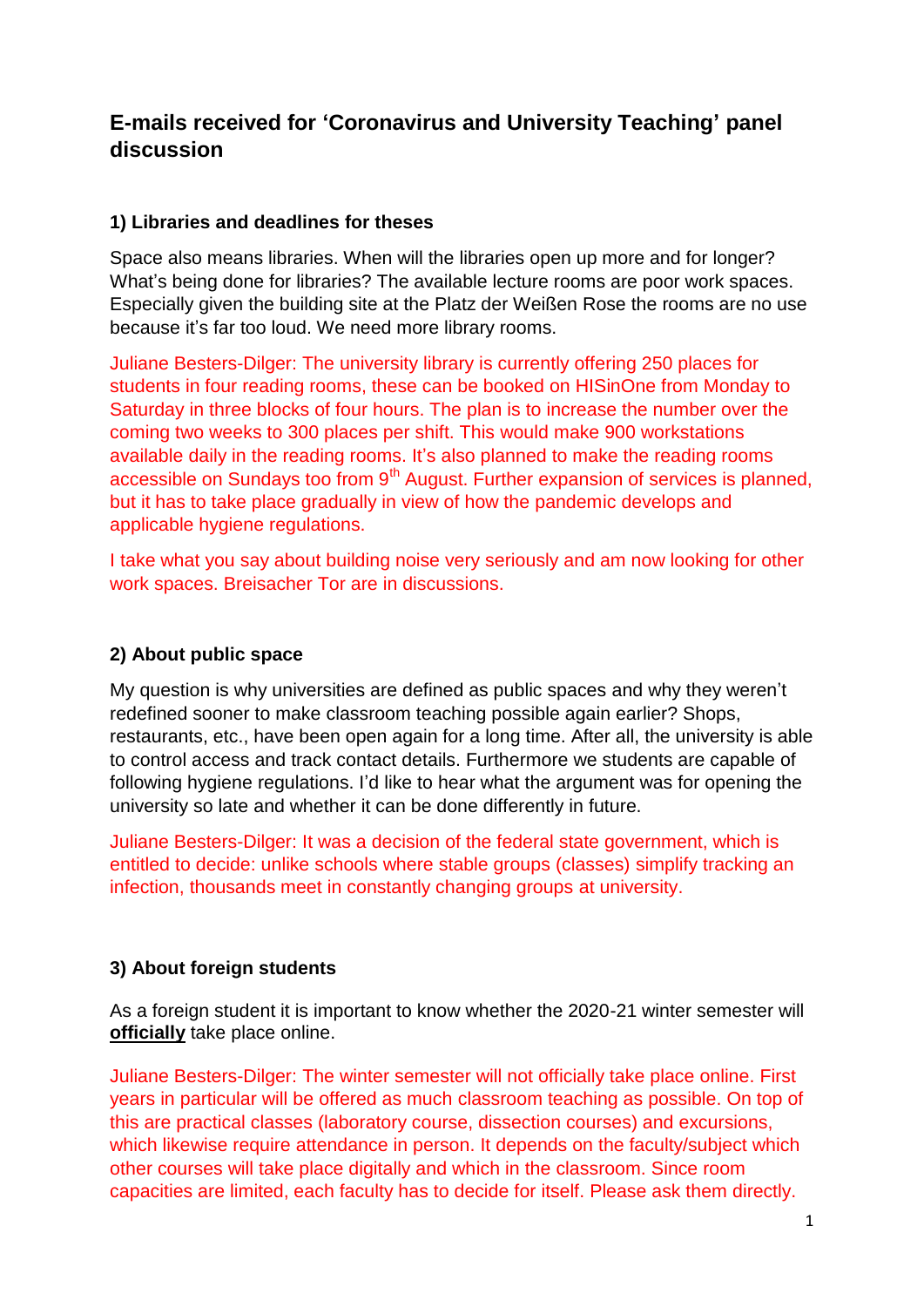# **4) Representation of sciences on the panel**

Why weren't sciences represented on the panel? In my opinion there are some distinct differences between the sciences and the humanities in relation to coronavirus and digital teaching.

Juliane Besters-Dilger: This is certainly true. The panel involved members of the 'Präsenzlehre' [contact/classroom teaching] task force which was deployed by the Senate. The humanities and social sciences especially are advocating classroom teaching.

## **5) About classroom teaching in the winter semester**

There are eleven centrally-managed lecture rooms at the University of Freiburg which according to hygiene regulations can be occupied by more than twenty-five people. You want all the first and second semester students to be able to attend classroom lessons at least twice a week.

Two questions:

- 1) How can room capacities cope with this? Will additional large rooms be rented?
- 2) Is a normal class (which in Political Science regularly has 25-30 participants) in a large lecture theater really a better idea with regard to discursive elements than Zoom meetings (with breakout sessions) for example?

Juliane Besters-Dilger: Good questions! First of all, all faculties have to use their own lecture/seminar rooms for classroom teaching. For example, Biology can carry out all its teaching in its own rooms. Only then can centrally-managed rooms be used. So far we are not planning to rent additional rooms. It will become clear in September whether this is unavoidable.

I don't dispute that many teachers and students believe digital teaching is a better idea than classroom teaching which brings with it many issues (ventilation, cleaning, attendance checks, distances, etc.). At some Baden-Württemberg universities whole faculties have decided to stick with digital teaching.

## **6) Sciences and work hours**

I'm rather disappointed not to see any representatives of the **sciences** among the participants and also feel that we are significantly overlooked in the discussion on how to organize the digital semester (including in the teaching staff survey). Maybe some (humanities) subjects could be studied digitally with comparatively little loss and gaining the skills necessary to graduate is possible. As regards the **practical content** of studies, despite great efforts by the teachers (see below) there are still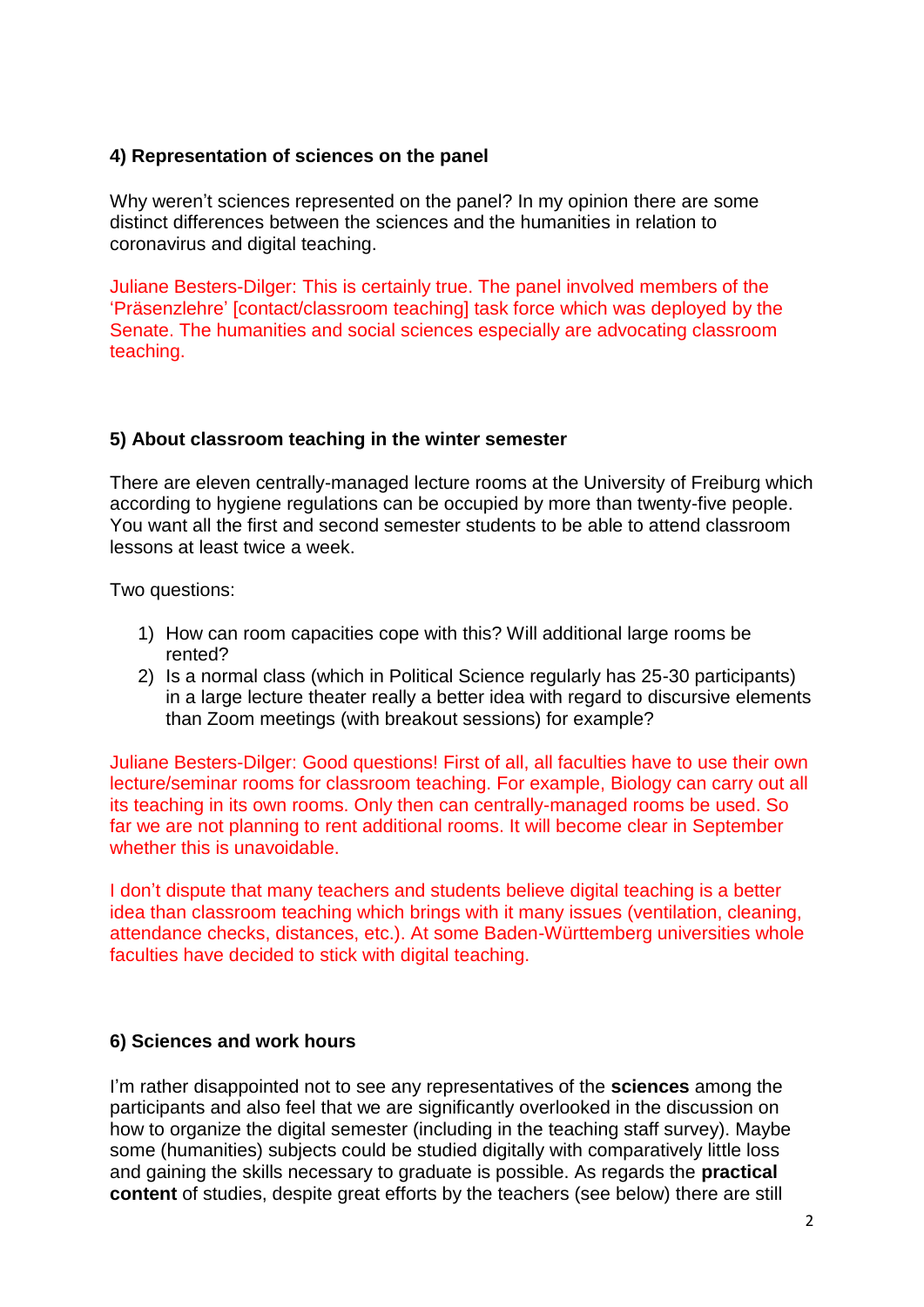massive clashes, especially where **larger groups (>100 students)** are involved. What **prospects** are there (constructive and concrete! Not the vague 'motivation emails' calling for creativity) enabling us to meet our 'teaching promise'?

Juliane Besters-Dilger: The teaching staff survey addressed ALL teachers.

For details about practical classes (laboratory practicals, dissection courses) and excursions please check the current hygiene rules of the University of Freiburg. There are no other restrictions.

- In that context: the 'practical' summer semester was very clearly only possible to get through with **immense individual effort** (I personally worked several hundred hours of overtime, and I have heard of many such cases from colleagues; this cannot be remunerated not least in view of the ongoing pressure; because of the time it takes to obtain private investments). What form of **compensation** is being considered/will there be additional **human resources** for the winter semester (even if 'only' temporary student assistant places)?

Juliane Besters-Dilger: Baden-Württemberg universities have applied to the Ministry of Science, Research and the Arts for 35.7 million euros to compensate for the pressures of coronavirus. We don't know if we will receive anything.

We are also hoping for compensation under the Lehrverpflichtungsverordnung (LVVO) within a few years.

# **7) Online teaching**

Hello,

I'd like to share my thoughts on the subject of online teaching and would be delighted if you draw on them in the discussion. It's important to me that we think long-term and precisely about what social values and achievements are jeopardized if everything increasingly takes place online.

To begin with the most important aspect for me: studying doesn't just mean learning facts, knowledge and gaining a degree. Studying involves cutting the cord with one's parents, gaining independence, building up your own close social circle, with the very important personal development into a confident adult who can follow their own path.

All these things are completely neglected and impossible if it is unimportant where I log into the class from, if it's unimportant whether I continue to live with my parents and be looked after by them, if it's unimportant whether I ever have personal contact with the teachers and my fellow students or not. An important step in personal development would be completely lost by always studying online at home. That cannot be what is wanted!

Another couple of important points about this: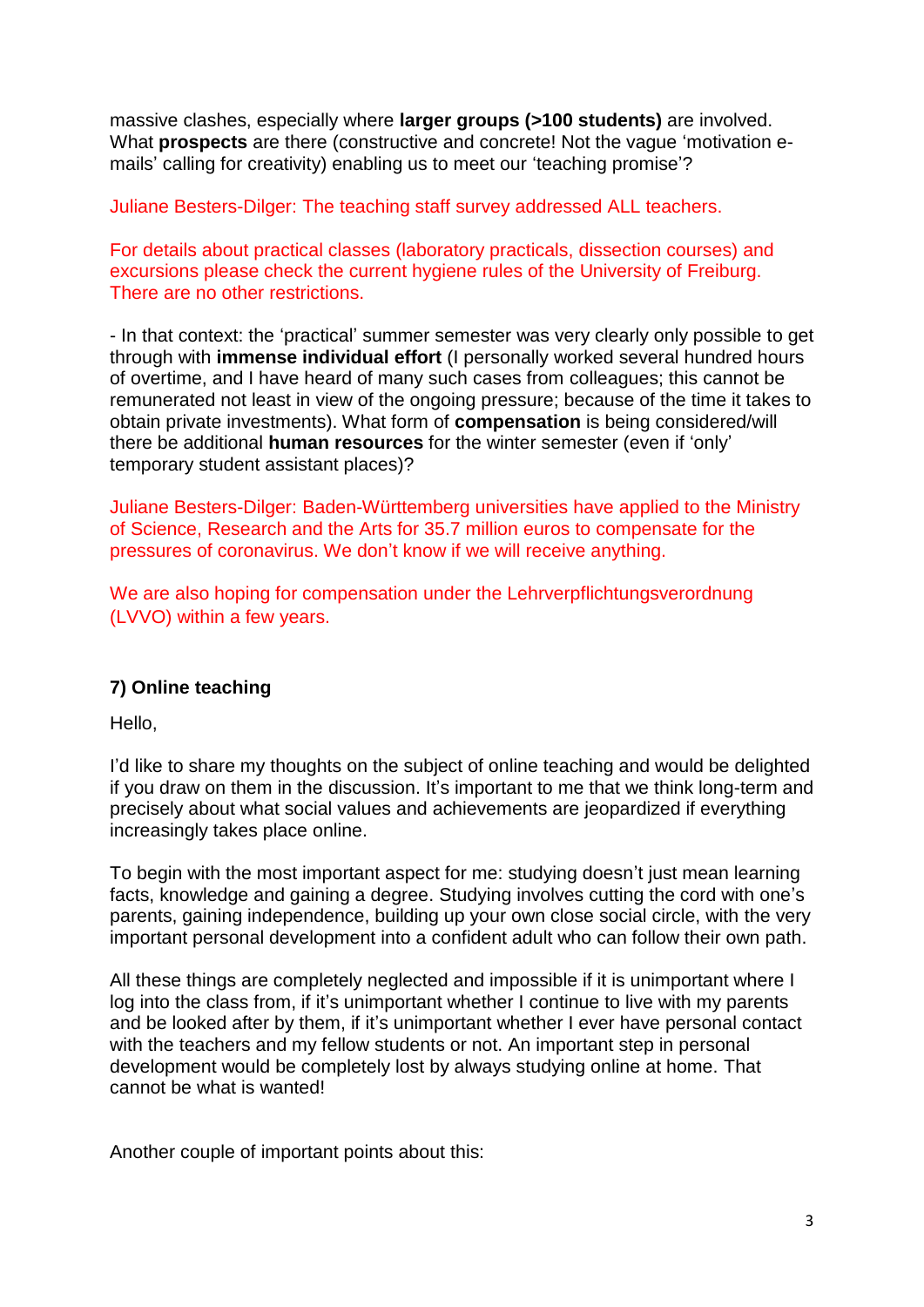- naturally praise for how fast the response was to the new situation and switching to online teaching went.

But, besides the fact that extension of the study period was prevented, also:

- practical teaching is completely lost and on degree programs that subsequently rely on having these capabilities, this is fatal (e.g. medicine, teaching, etc.)

- there is no personal exchange with teachers and fellow students and therefore no really long-lasting learning

- the learning effect is far smaller: each subject has to be learned in the same way 'from the screen to the head', without any possibility of establishing links. Anything but lasting!

- essential values such as personal interaction, sympathy and connection, that make this world livable, are completely lost, because they are not needed online or only to a very limited extent. There is no camaraderie and support system, everyone is their own master and instead of developing connections the tendency is the opposite.

I look forward to a critical discussion of the subject. We should reflect with care.

Juliane Besters-Dilger: Very similar to what Prof. Spakowski said. What bothers me here is the sentence, 'That cannot be what is wanted!' NOBODY wants that! This piece sounds as if the university had the choice between classroom and online teaching. That's not true. Classroom teaching has only been possible at all since 1<sup>st</sup> July. Health has to come first.

## **8) Questions and impressions of the Coronavirus and University Teaching debate**

Ladies and Gentlemen,

A panel debate to weigh up the online semester is a good idea. Thank you for organizing this event. I would like to give my personal impressions and have **marked my questions** to discussion participants **in bold**.

I'd like to begin with the **positives**: Teaching staff have done a good job. Under time pressure and despite problems with Ilias (including pages crashing, uploading videos occasionally not working) they put together an acceptable online semester – for this one semester. I and my fellow students did not at least formally lose a semester. Thank you very much for that! Another positive thing from my point of view were the lectures that were provided for asynchronous learning online.

The summer semester was planned as a stopgap. The lack of direct contact to fellow students and teachers was and is clearly discernible. My impression is that classes via Zoom or suchlike are at best bearable, but do not replace classroom attendance. The time expenditure, both for students and for teaching staff, is far higher with online classes without any added value. Given current coronavirus case numbers, social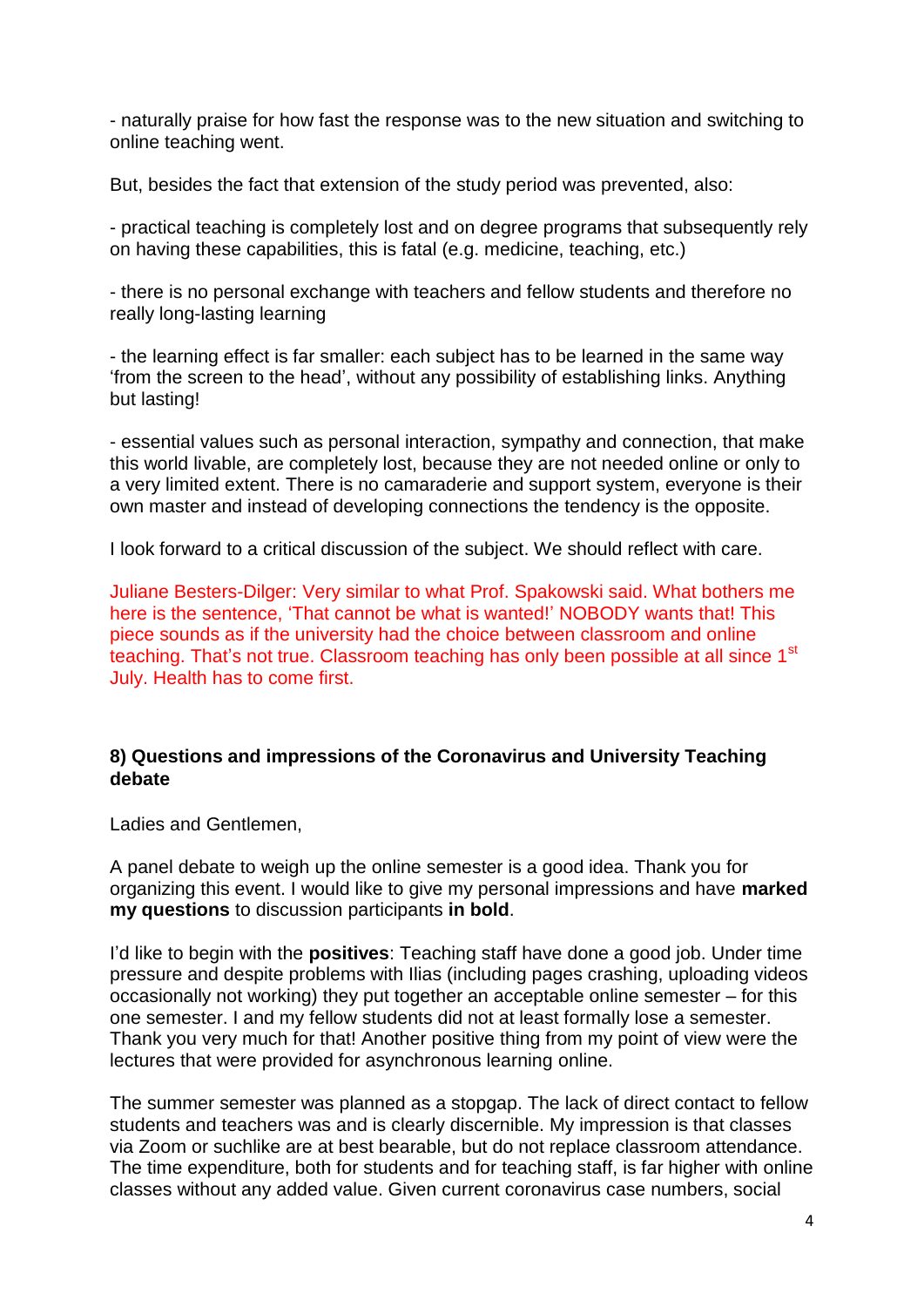and economic life (with the exception of events and clubs) is once again taking place. Introducing the panel debate on the website, you wrote, 'the corona pandemic is still likely to make a return to classroom teaching largely impossible in the 2020/21 winter semester.' **Assuming lasting lower case numbers, I do wonder why it is not possible to hold courses with low numbers of participants such as seminars or practical lessons in the classroom as normal (e.g. restaurants are now serving guests inside too)?** I think it is important to hold such classes in the classroom!

Juliane Besters-Dilger: We absolutely do not disagree with you, otherwise I wouldn't have initiated this panel debate. Small courses of an interactive nature SHOULD take place in the classroom. But we are restricted as to space, the distancing rule continues to apply.

About online teaching:

## **How satisfied are you with the Ilias teaching platform? What feedback is there from students and teachers?**

I find the Ilias teaching platform frustrating. The platform is slow and not very intuitive. The layout could be improved too. The Ilias app is of limited use. Generally I believe that an Internet presence is the figurehead of a company or authority and therefore also of the University of Freiburg. A visually consistent and technically mature Internet presence that works on all platforms demands investment, but it is one that pays back.

Juliane Besters-Dilger: I know there was one day (21<sup>st</sup> April) when Ilias went down and many people told me about it, but this occurred because of incorrect use. As far as I know the problem was fixed, I don't hear a lot of bad stuff about Ilias.

## **9) Classroom teaching**

In my opinion a clear position IN FAVOR of class attendance was and is necessary, precisely because the situation is confusing and constantly changing and causing massive constraints. To be FOR something doesn't mean denying difficulties – but it does mean setting the direction for thoughts and actions. I'd find it important to see precisely that at the university as well. If you want classroom teaching you have to do something for it. It would be possible to **rent large rooms**. It would be possible to reallocate libraries and also to hold classes there at certain times. It would be possible to **arrange a timetable for all available rooms so that they are used to maximum capacity from 8 in the morning to 10 at night** – if there are few rooms and high demand, you have to change to unusual times. This timetable would have to be available to the institutes in good time, in order for it to be at all possible for them to make internal arrangements for the timetable. If you want classroom teaching, you also don't turn the university into a fortress but wedge the doors open (so you don't have to touch them) and provide disinfectant – like all those with financial interests do in public. If you want classroom teaching, you have to act very pragmatically and maybe also unconventionally to make it possible. Is this really being done??

Can I see the panel debate from the start when my class in the lecture theater is over – or do I have to simply join in without knowing what's already been discussed?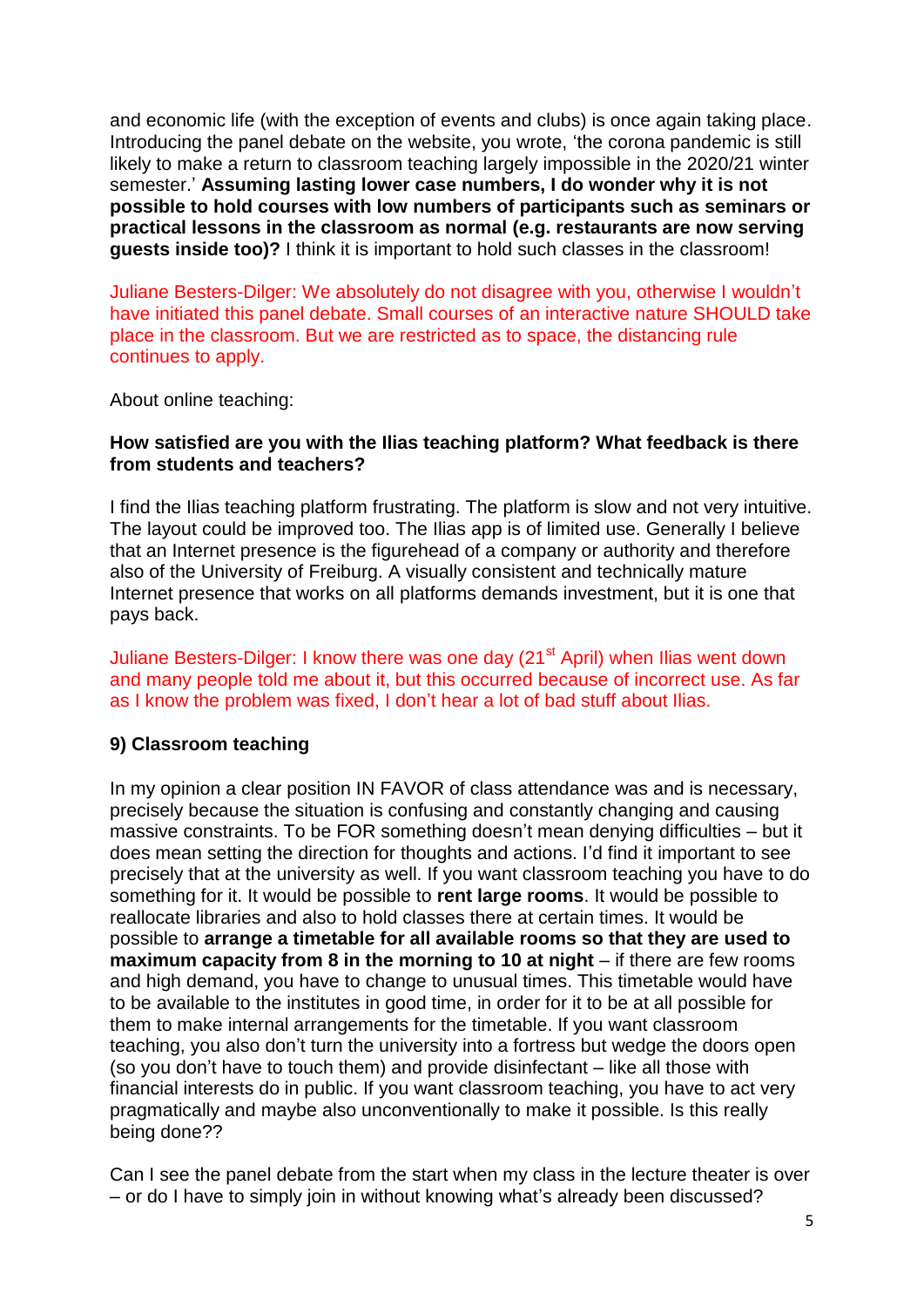Juliane Besters-Dilger: The event was held as an argument for classroom teaching. All participants on the panel are members of the 'Präsenzlehre' task force, which prepared a resolution for the Baden-Württemberg Ministry of Science, Research and the Arts that was passed by the Senate on Wednesday ( $29<sup>th</sup>$  July).

I've been pursuing the idea of renting large rooms for a long time now, especially in connection with written examinations. We've succeeded in finding sufficient large rooms for the written examinations in August and September. However in the winter semester we face competition from other universities. Messe Freiburg demands 4,200 euros 'mate's rates' a day for a hall, and less than a day isn't possible. All the rooms in schools are needed by them. And another important point is that I wouldn't have to book rooms just once but every week at the same time.

Given the lack of libraries, we won't be pursuing the idea of taking over libraries.

## **10) Coronavirus and University Teaching digital panel debate**

Dear Colleagues,

I'd like to take this opportunity offered in the announcement of the event to submit the following question(s) in advance of the panel debate:

## **How has the pandemic affected international teaching and study cooperations with partner universities? What opportunities do teachers and students see to use digital teaching even more in this context?**

Will the winter semester also mainly take place online?

Juliane Besters-Dilger: I'll answer the questions individually.

Yes, the winter semester will mainly have to take place online. This is especially the case for lectures which are particularly easy to offer digitally. Classes for first years should at least in part take place in the classroom, like laboratory practicals, dissection courses, excursions already do. The faculties decide which classes will take place in the classroom, taking into account the rooms available.

- So how can new students make contacts?

#### See above.

- Are the limits of digital teaching and equipment passed on to the ministry so that there are political consequences? More investments, etc.

The Baden-Württemberg Ministry of Science, Research and the Arts has been very well informed by video conference since April 2020. A relatively small amount was awarded for 'Digitization of teaching in the summer semester 2020' (purchase of technical equipment and so on). The money still isn't there, even though the summer semester is over. The universities also made a far larger application for 35.7 million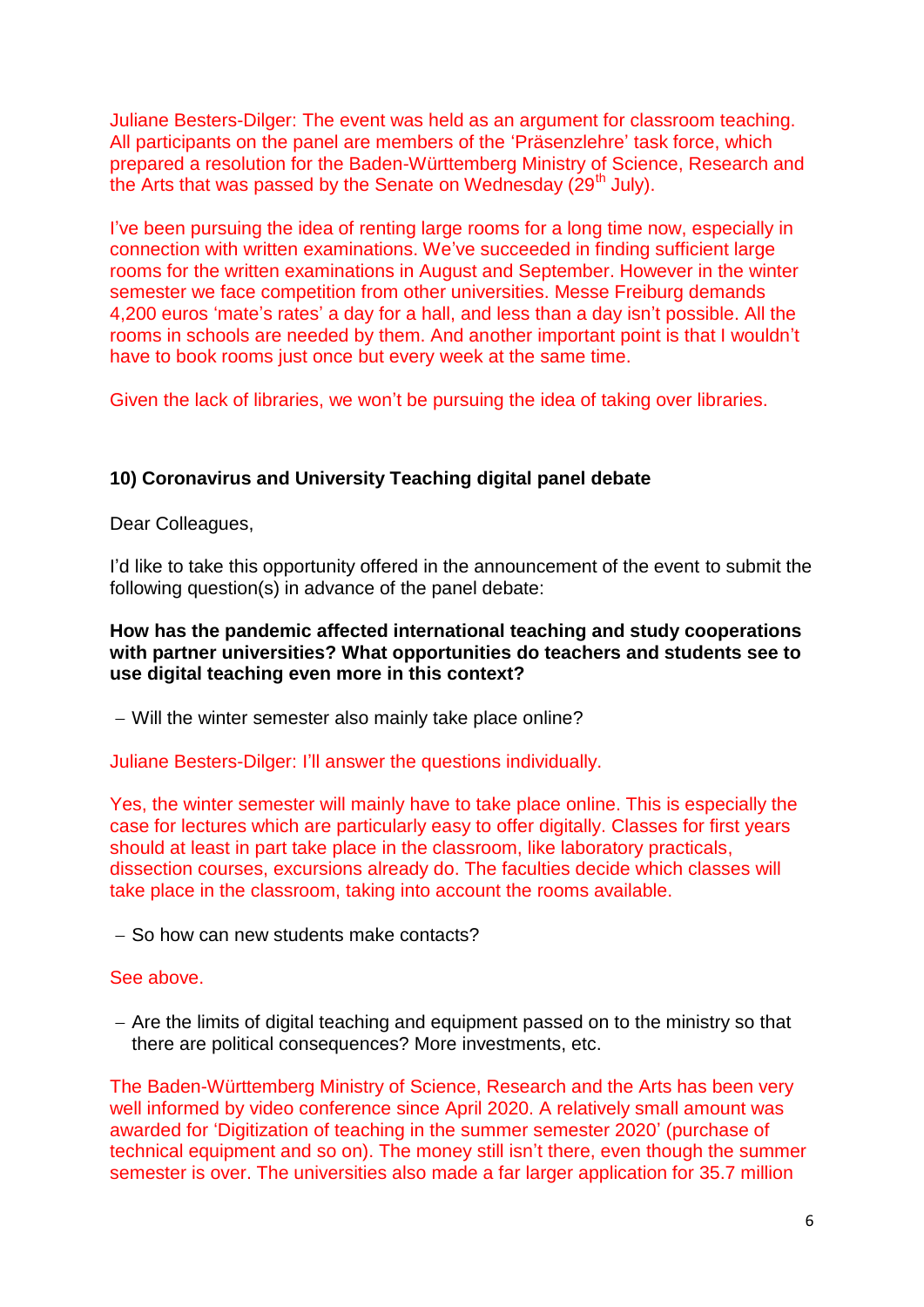euros for compensation for the pressures of coronavirus a good while ago, but it is extremely doubtful that it will be approved.

- How does the university exert pressure on political decision-makers and demand improvements?

Amongst other things with its resolution that classroom teaching is indispensable, which was passed by the Senate on 29<sup>th</sup> July, and by the Baden-Württemberg Rectors' Conference exerting pressure on the ministries.

Will online written examinations be permitted next semester?

As things stand no, as they are not secure against fraud. We're still looking for solutions. One possibility is written assignments, which are similar to open-book examinations.

 What will the university do about international students being unable to enter the country?

We've introduced 'off-campus students'. This means they can matriculate and study with us, without having to enter the country, apply for a visa and pay health insurance. Re-registration is also possible without entering Germany. Otherwise, it has been agreed that international students who wish to take part in classroom lessons in Germany do not have to go into quarantine. Teachers have to issue confirmation that their presence in Freiburg is necessary because of classroom teaching (see the university's coronavirus website for the form).

 Consultations and small classes (there are classes with 4-6 participants) can easily also be done online in future.

Interesting, most people are demanding that this takes place in the classroom.

- A blend of classroom and online teaching would cause different problems. Not everyone is able to get from home to the uni for a classroom lesson within 30 minutes of an online class and vice versa. Sufficient opportunities must be created for everyone at the uni to be able to take part in online teaching undisturbed there, or else the different formats can't be timed to follow one another.

## I don't understand why online seminars have to be followed from home? The university has of course been largely open since 1<sup>st</sup> July.

- Another important point is managing the workload for online teaching. Teachers shouldn't be allowed to set delivery dates, new videos and tasks online at any hour and even on public holidays simply because they can. Everyone deserves a break, even students.

I've heard this complaint from a lot of students, I will be passing it on to the offices of the deans of studies.